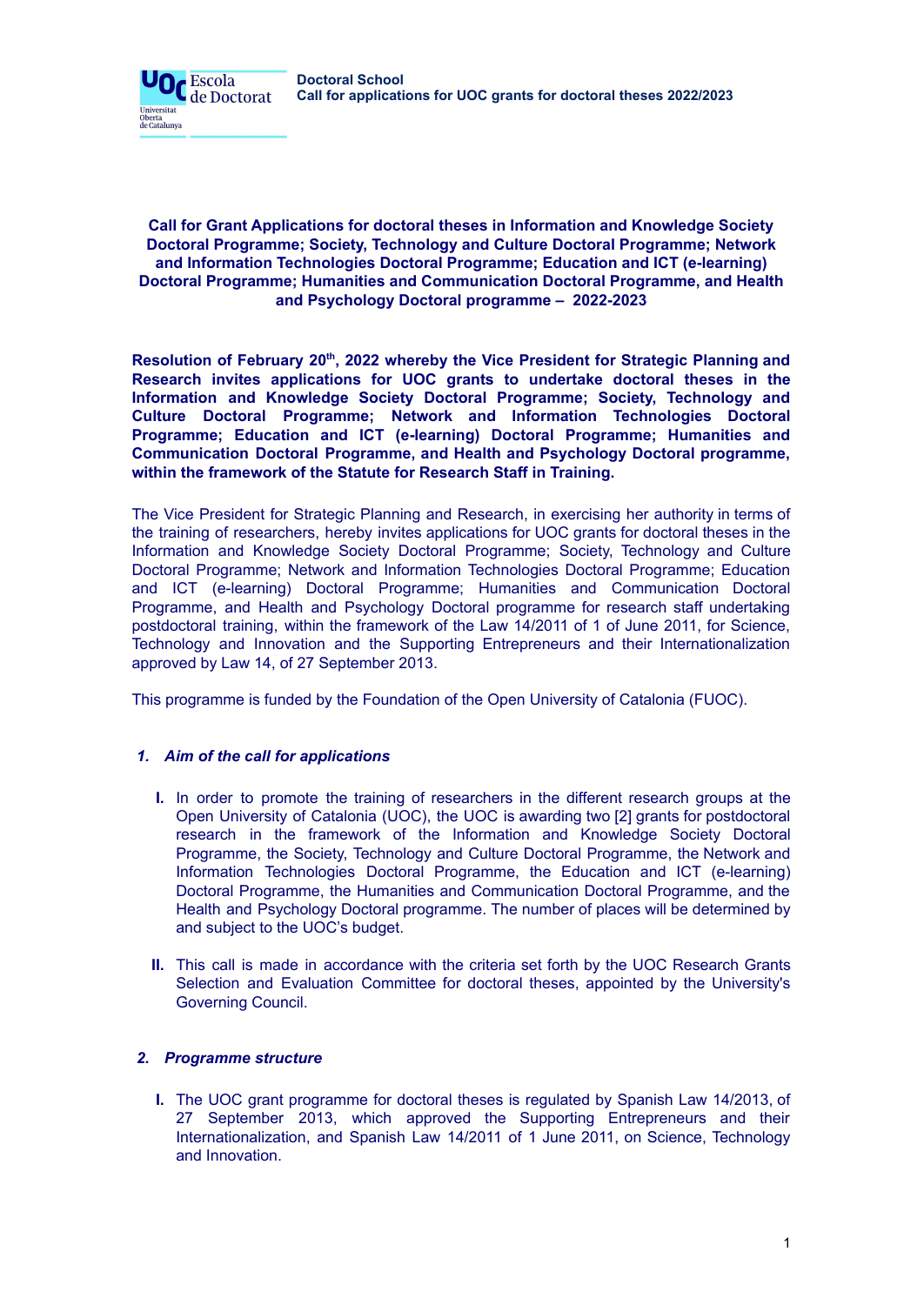

**II.** In accordance with Article 21 of Spanish law 14/2011, UOC grant holders will sign a one-year postdoctoral contract. Renewal of this contract requires a favourable report from the programme's Academic Commission and the UOC Research Grants Selection and Evaluation Committee, which assess the meeting of the training and research objectives agreed to by the grant holder in the period established.

## *3. Grant amount and form of payment*

**Or** Escola

Universitat Oberta<br>de Catalunva

- **I.** Being awarded a grant requires the signing of a one-year employment contract, for a gross annual amount of 17,000 euros, which will be taxed in accordance with the legislation in force. This amount will be paid in twelve [12] monthly payments via bank transfer to the account indicated by the trainee researcher.
- **II.** Grant holders with a postdoctoral contract will have all those employment and other rights relating to social security deriving from the contract signed with the UOC.
- **III.** All the beneficiaries must take into account that the month of **August shall not be counted considered to be outstanding**, and the evaluation process can takes two months to carry out.

#### *4. Documentation to be presented*

**I.** Candidates will need to complete a grant application form which, once signed, should be sent in digital format from the Virtual Campus, along with the documentation required for this grant which is given in detail within the Virtual Campus, *Procedures> UOC doctoral student grants> Renewal of the Grant from the third year to the fourth* . The deadline for applications is **February 28 th , 2022**.

### *5. Selection and Evaluation Committee*

**I.** The UOC Grants Selection and Evaluation Committee is the body responsible for evaluating and selecting candidates who have submitted applications for this Call, based on the proposals and prior appraisal of the Doctoral Programme Committee.

Each Doctoral Programme has its own Evaluation Committee, made up of experts from the specific area of the Programme.

Moreover, there is a General valuation Committee, which members are the directors of each Doctoral Program:

- Dr. David Masip Rodo
- Dr. Ferran Adelantado Freixer
- Dr. Mireia Fernández-Ardèvol
- Dr. Iolanda Garcia González
- Dr. Rubén Nieto Luna
- Dr. Joan Pujolar Cos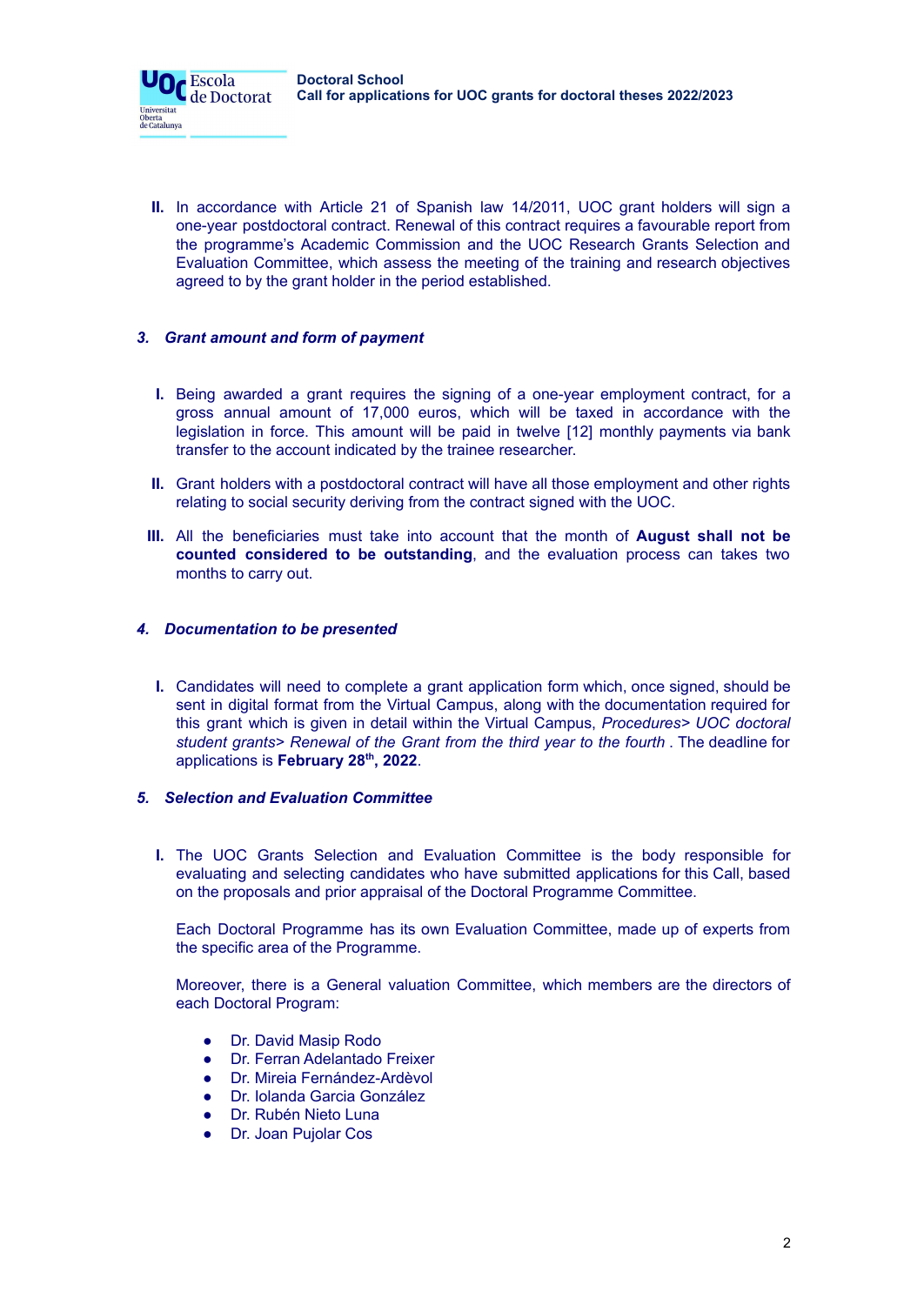**Doctoral School Call for applications for UOC grants for doctoral theses 2022/2023**

- **II.** The Committee will decide upon the awarding of grants at a single session, after their proposal has been approved by the Governing Council, in accordance with the selection criteria established in clause 7 of this call.
- **III.** The Committee may, if it deems it necessary, request the necessary information from the candidates to suggest, expand and / or modify the initial project proposal submitted.
- **IV.** The Committee reserves the right to declare the scholarships vacant and is competent to resolve any issue that is not expressly regulated in these rules.

#### *6. Selection criteria*

**Or** Escola

Universitat Oberta<br>de Catalunva de Doctorat

- **I.** The specific evaluation criteria of this call are:
	- Respond to the call for applications and submit their plan for the fourth year.
	- Have published an article.
	- Defend their thesis before February 28th.
	- Be awarded the highest possible mark in the doctoral thesis evaluation.
	- Keep track of all their activities in a document so they can be evaluated.
	- Take part in the doctoral research seminar and, where applicable, in research groups' seminars.
	- Take part in the research workshops and other activities organized by the UOC for researchers to find out about relevant research and to integrate into the university community.
	- Receive a favourable report from the doctoral programme director and the research group director.
- **II.** In order to renew the grant for a fourth year you must fill in this [application](https://campus.uoc.edu/estudiant/_resources/docs/tramits/beques/doctorat/Template_fourth_year.doc) form (.doc, 68 kB) and then send it to us using the following [link](https://campus.uoc.edu/cau/entrada/entradaPeticion.do?modul=SAC.ENTRADA_PETICION&subaccio=iniciarEncuesta&txtOpcion=9179&punto_entrada=SEC&entidad_gestora=SAC&s=daf19ae78837acaef9116ef8b204c9f4f80535850a06b436f0ef7bab4d010eabf18f9c99fbdbd0ef744d04d773d8fd288ab573825be93f5fbead3a040c8d7ce4).

#### *7. Provisional selection of candidates*

**I.** The provisional selection of the candidates approved for the grant will be published on eTauler UOC's [website](https://seu-electronica.uoc.edu/portal/ca/seu-electronica/tramits-serveis/tauler-anuncis/index.html) and on UOC's [Doctoral](https://www.uoc.edu/portal/ca/escola-doctorat/index.html) School on **March 4th 2022**. Notification will be made by means of an email sent to the provisional selected candidate's address given in the application and publication of the provisional selection on the Programme website.

## *8. Appeals*

**I.** All applicants will then have a period for appeals starting from March 5th, 2022 and **until March 15 th 2022.**

Appeals should be sent to the UOC Grants Selection and Evaluation Committee, as a formal letter, to the Procedures within the Virtual Campus.

**II.** The UOC Grants Selection and Evaluation Committee undertakes to decide on the appeals received and will be published on eTauler UOC's [website](https://seu-electronica.uoc.edu/portal/ca/seu-electronica/tramits-serveis/tauler-anuncis/index.html) and on UOC's [Doctoral](https://www.uoc.edu/portal/ca/escola-doctorat/index.html) [School](https://www.uoc.edu/portal/ca/escola-doctorat/index.html) the final selection of candidates to be awarded a grant for the Doctoral Programmes before **March 16th 2022.**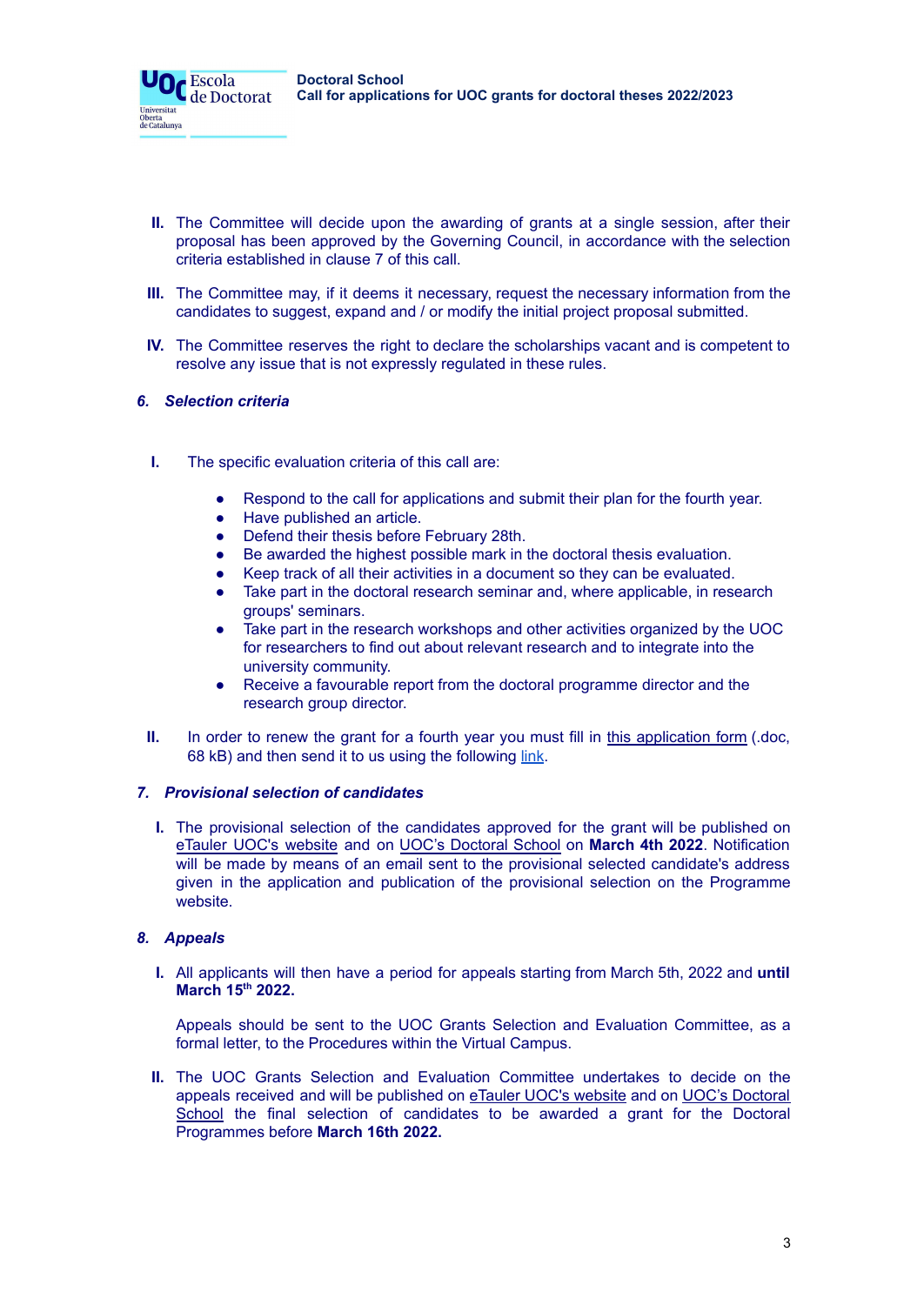

Oc Escola<br>de Doctorat

Universitat Oberta<br>de Catalunva

- **I.** The beneficiaries must formally accept the grant within a maximum period of ten [10] days after the final decision by signing a standardized document and submitting the corresponding documentation.
- **II.** Any beneficiary who does not submit the acceptance of the document mentioned above within the period stated in the previous paragraph will be considered to have waived the grant.
- **III.** In the event of the resignation of any of the beneficiaries, the place will be awarded in descending order to the person who has obtained the highest score and who is on the waiting list, until 15 April 2022.

#### *10. Terms and Conditions of Grants*

- **I.** The management of UOC and the doctoral programme may consider requests to carry out teaching activities (giving courses, presentations, speeches, etc.), collaboration in R+D+I work or contracted R+D+I work that is directly related to the training and research undertaken by the research intern, so long as these are occasional and not regular activities. These activities may not take up more than 100 hours per year.
- **II.** If the research intern receives remuneration from any of the activities mentioned above, this may not exceed 30% of the gross annual sum of the grant.
- **III.** If the teaching activity takes place at the UOC, the research interns will not receive any additional remuneration to the amount paid by means of the grant.
- **IV.** The length of the contract will be extended to cover any period of temporary incapacity, risk during pregnancy or breastfeeding, maternity, paternity, adoption or foster care. The same is true for any other situation covered by law.
- **V.** Research staff in training will develop their research activities on the Doctoral School premises, wherever these may be. The post-doctoral contract for the Doctoral Programmes  $-it$  is, the grant-, will begin April  $1<sup>st</sup>$ , 2022 and in accordance with the provisions of clause 3 of this call The research interns should have to join up the University centre by April 1<sup>st</sup>, 2022. The start date for non-Spanish students depends on when they receive the permits and documents required to sign the contract.
- **VI.** The research intern expressly authorises the UOC to make whatever use it deems appropriate of the findings and reports submitted for the grant application or to justify the work carried out (except their publication) to undertake whatever proceedings may be necessary with the individuals or institutions that may be partially or fully funding the grant awarded.
- **VII.** However, in accordance with Law 14, of 27 September 2013, approving the Supporting Entrepreneurs and their Internationalization, they may exercise the intellectual property rights deriving from their own research training activities, depending on their contribution, as established in the revised text of the Intellectual Property Act, approved by Royal Legislative Decree 1/1996 of 12 April 1996.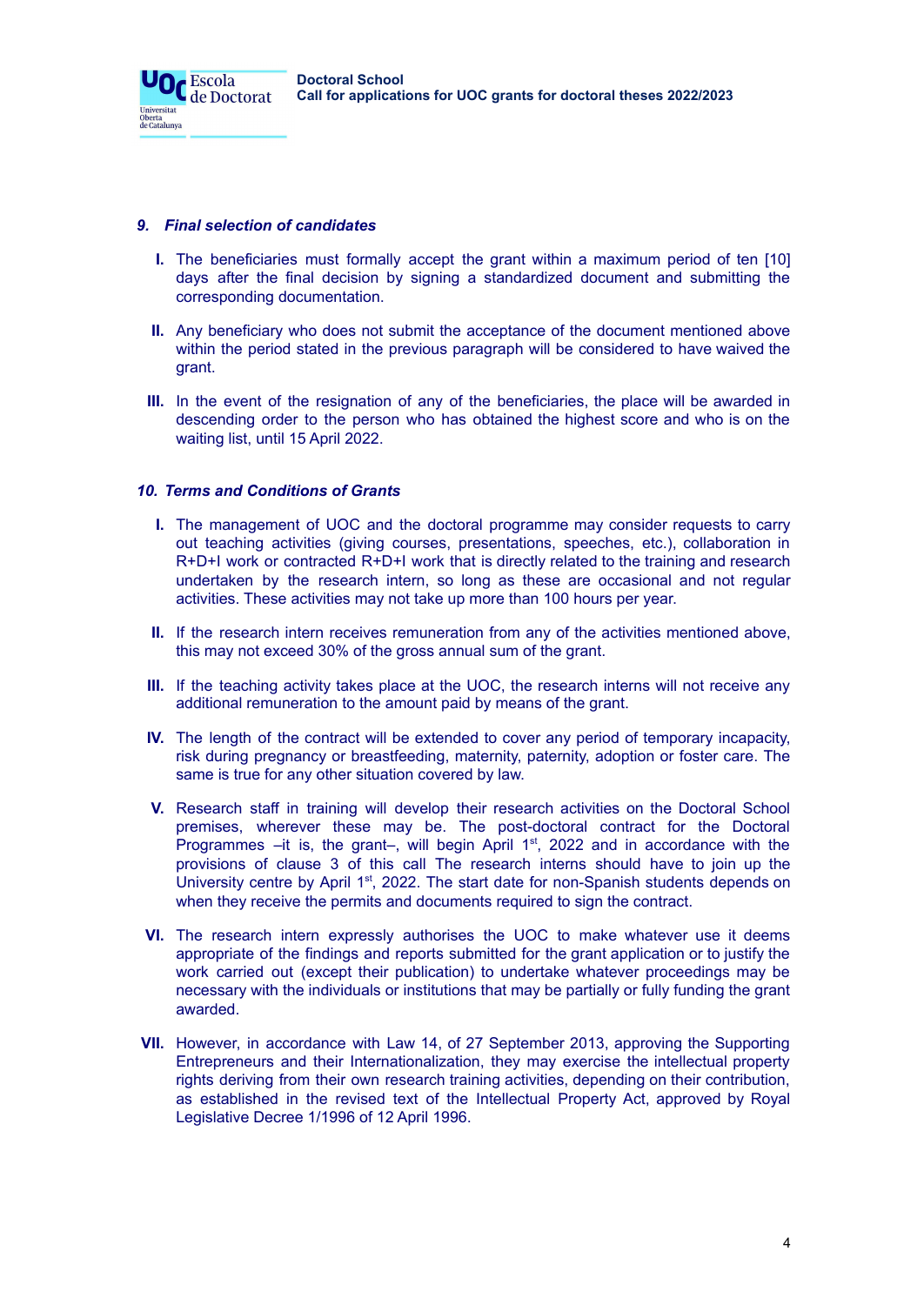**Doctoral School Call for applications for UOC grants for doctoral theses 2022/2023**



# *11. Rights of research trainees*

Without being exhaustive in nature anyone receiving a grant has the right to:

- Obtain the necessary support from the UOC to carry out their research activities.
- Use the services of the UOC and take part in their activities as a whole in accordance with internal regulations.
- Participate in UOC calls for applications for grants.
- Exercise the intellectual property rights deriving from their own research training activities, depending on their contribution, as established by the revised text of the Intellectual Property Act approved by Royal Legislative Decree 1/1996 of 12 April 1996, and the UOC's internal Intellectual Property regulations
- Receive the funding described in the in clause three [3] "Grant amount and form of payment" of this call.
- If budgetary provisions allow, recover the grant in the event of interruptions caused by force majeure.
- Carry out teaching activities, collaborate in R+D+I work or undertake contracted R+D+I work subject to the prior authorisation of the management of the doctoral programme and in accordance with the requirements set out in this document, and in the current internal intellectual property regulations.
- Make research visits to other centres. In each case, the management of the Doctoral School and the doctoral programme will decide on whether these visits are appropriate and whether this will involve temporarily suspending the grant and hence stopping payments.
- The length of the contract will be extended to cover any period of temporary incapacity; high risk pregnancy; maternity, adoption or foster care; risk during breastfeeding or paternity.
- Full payment of the corresponding grant will be maintained during both the interruption and the recovery period. The extension period will correspond to the amount of time of the interruption.

## *12. Obligations of research trainees*

Without being exhaustive in nature, and in all cases in line with the provisions of Spanish Law 14, of 27 September 2013, approving the Supporting Entrepreneurs and their Internationalization, grant beneficiaries have the obligation to:

- Carry out the research work in accordance with the criteria established by the management of the Doctoral School and the doctoral programme and the Research Group Coordinator from the UOC assigned to the programme.
- Carry out regular research at the Doctoral School facilities without prejudice to any temporary stents that may be necessary during the course of this activity in other higher educational centres or research centres and any travel undertaken for fieldwork and to disseminate the research work.
- In any written documents deriving from the research work undertaken, state their affiliation to the University with the expression "With the support of a doctoral grant from the UOC".
- Attend and participate in the doctoral and group research seminars, and attend and take advantage of the research seminars, workshops and other activities organised by the UOC for research personnel, as well as any initiatives organised or facilitated by the UOC to enhance their training or to promote their integration in the university community and the host country.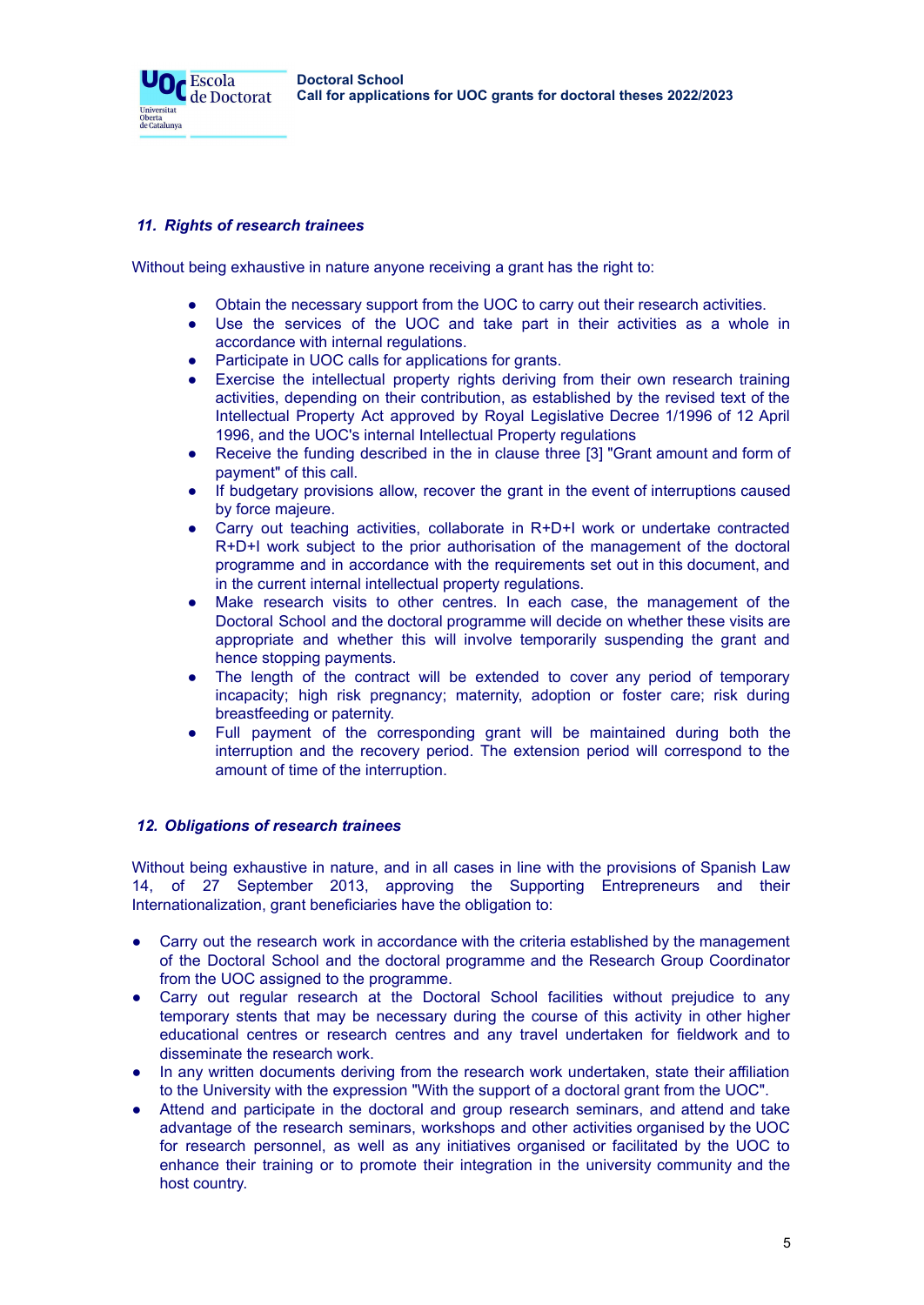

- Integrate in the scientific community of the Doctoral School in particular and the UOC community in general in the spirit of scientific collaboration.
- Notify the UOC in writing if any other grant or similar subsidy is awarded or there is any interruption to the grant period due to force majeure.
- Accept the grants that the UOC may obtain from other individuals or organisations to partially or fully offset the grant, so long as this substitution does not involve the research intern having to accept lower remuneration.
- Request permission through the means established for this from the management of the Doctoral School and the doctoral programme to undertake research stints at other centres.
- Notify the management of maternity, paternity, leave to adopt or foster children or any disability leave.
- Accept any obligations incumbent upon him/her as a result of being covered by the Social Security system.
- Abide by the internal regulations of the UOC, especially employment conditions and health and safety regulations.
- Adopt an attitude and conduct commensurate with the values of a culture of peace and democracy.
- Respect the ethical implications of the research activity being carried out.
- Comply with the objectives and requirements for remaining on the doctoral programme, established in accordance with the applicable academic regulations.
- Comply with the regulations governing the rights and obligations of students at the UOC, the Charter of Commitments for accessing and using the virtual campus, the rules governing the organisation and operation of the UOC, and the rights and obligations in the Charter of Commitments for doctoral students, all of which have been established in accordance with the applicable academic laws.
- UOC Grantholders will be located in one of UOC's buildings in Barcelona or Castelldefels.
- Non-EU foreigners who want to travel or carry out a research stay in which they must remain outside the country for more than 6 months, must previously contact Personnel at persones@uoc.edu to receive information and support on the procedure and the necessary documentation.
- Must enjoy their holidays during the natural year, as the UOC labour personnel. If they don't apply for their holidays, these days will be lost and irrecoverable. Neither will be paid in the final payslip.

The holidays must be accepted by the Doctoral School Direction before enjoy them and must be applied through the Endalia tool.

Adhere to the conditions and obligations set forth in this document, all applicable internal regulations

Should any of these obligations not be fulfilled, the UOC Grants Selection and Evaluation Committee will have the right to revoke the grant.

## *13. Data protection*

In compliment of the Spanish Organic Law 3/2018, of December 5, of protection of personal data and guarantee of digital rights and of Article 13 of Regulation (EU) 2016/679 of the European Parliament and of the Conseil, of 27 April, in relation to the protection of physical persons from the personal data tractament and the circulation of these data (hereinafter "RGPD"), informs the participating persons of the following aspects.

#### **Responsible of the treatment:**

Fundació per a Universitat Oberta de Catalunya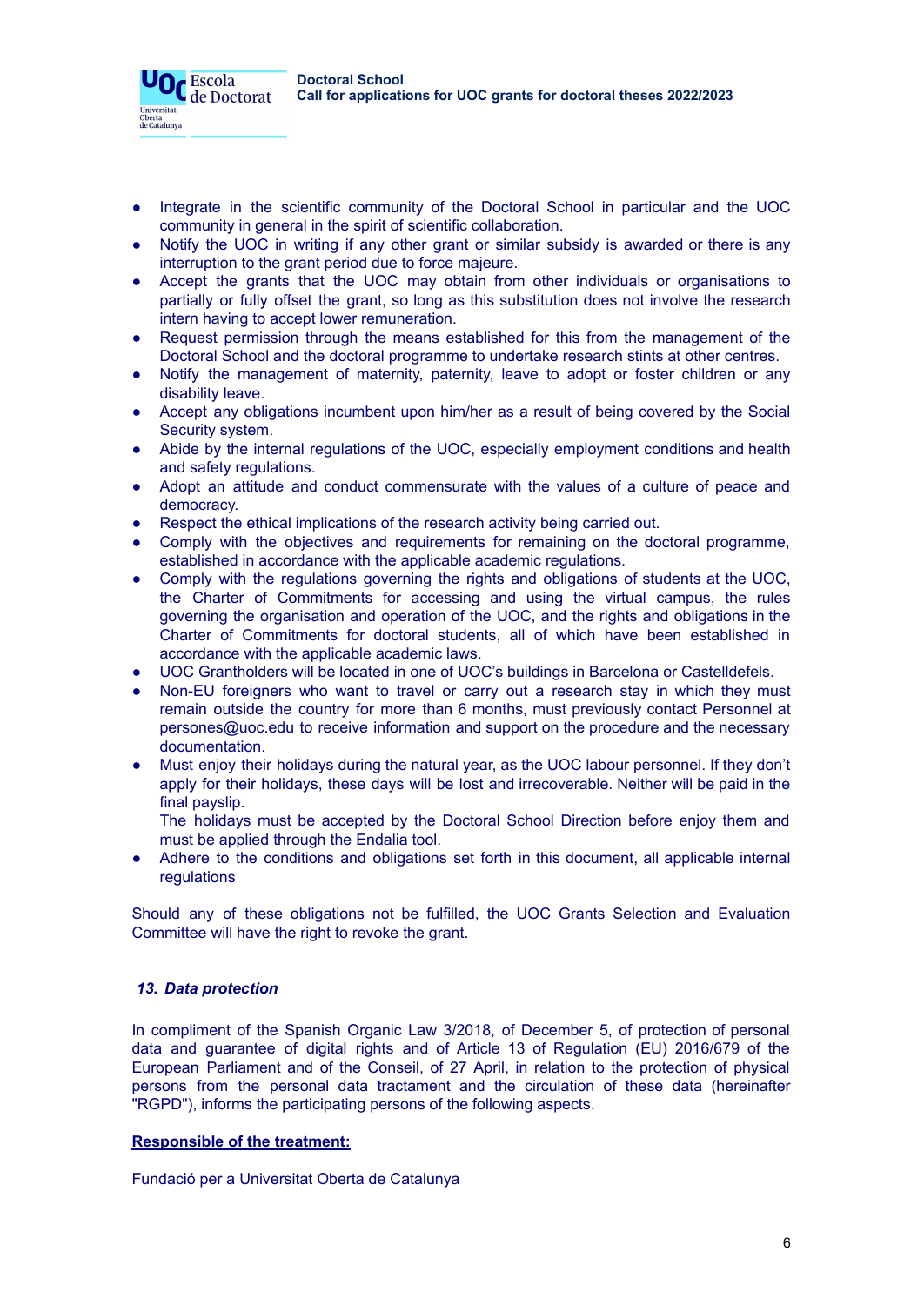

Avinguda del Tibidabo, 39-43, Barcelona National tax ID number (NIF) G60667813

In the case of having qualified questions about the handling of personal information, you can contact the Data Protection Officer through the electronic mail [dpd@uoc.edu.](mailto:dpd@uoc.edu)

#### **Purpose of the treatment:**

Your personal data will be processed with the aim of organize, manage and resolve the present Call for Grant Applications for doctoral theses in Information and Knowledge Society Doctoral Programme; Society, Technology and Culture Doctoral Programme;, Network and Information Technologies Doctoral Programme;, Education and ICT (e-learning) Doctoral Programme;, Humanities and Communication Doctoral Programme, and Health and Psychology Doctoral programme, (hereinafter "the Activity").

Carry out an assessment and a follow-up of the activity through statistics and inquiries of satisfaction related to this activity.

Publish the names and surnames of the people benefiting from the Activity on [eTauler](https://seu-electronica.uoc.edu/portal/ca/seu-electronica/tramits-serveis/tauler-anuncis/index.html) UOC's [website.](https://seu-electronica.uoc.edu/portal/ca/seu-electronica/tramits-serveis/tauler-anuncis/index.html)

#### **Legitimation:**

The management of the scholarship, and the publication of the beneficiary persons is based on the execution of the contract (the bases of the call for the Activity).

Legitimate interest in the evaluation and the follow-up of the activity through statistics inquiries of satisfaction related to this activity.

#### **Conservation terms:**

The personal data will be kept during the time that the present call was carried out, at the end of the indicated period, the UOC will keep the personal data blocked during the period necessary to donate compliment to the legal obligations that could generate legal responsibilities regarding the indicated finalities. When you expire the responsibilities, the personal data will be permanently eliminated.

#### **Recipients:**

If necessary, the UOC will disclose the personal data you send us through this form to other third parties in order to comply with any corresponding legal obligations.

Likewise, the data provided may be transferred if this is expressly established in the rules of participation for the Activity.

The UOC has several providers that assist it in carrying out different tasks related to the processing of personal data.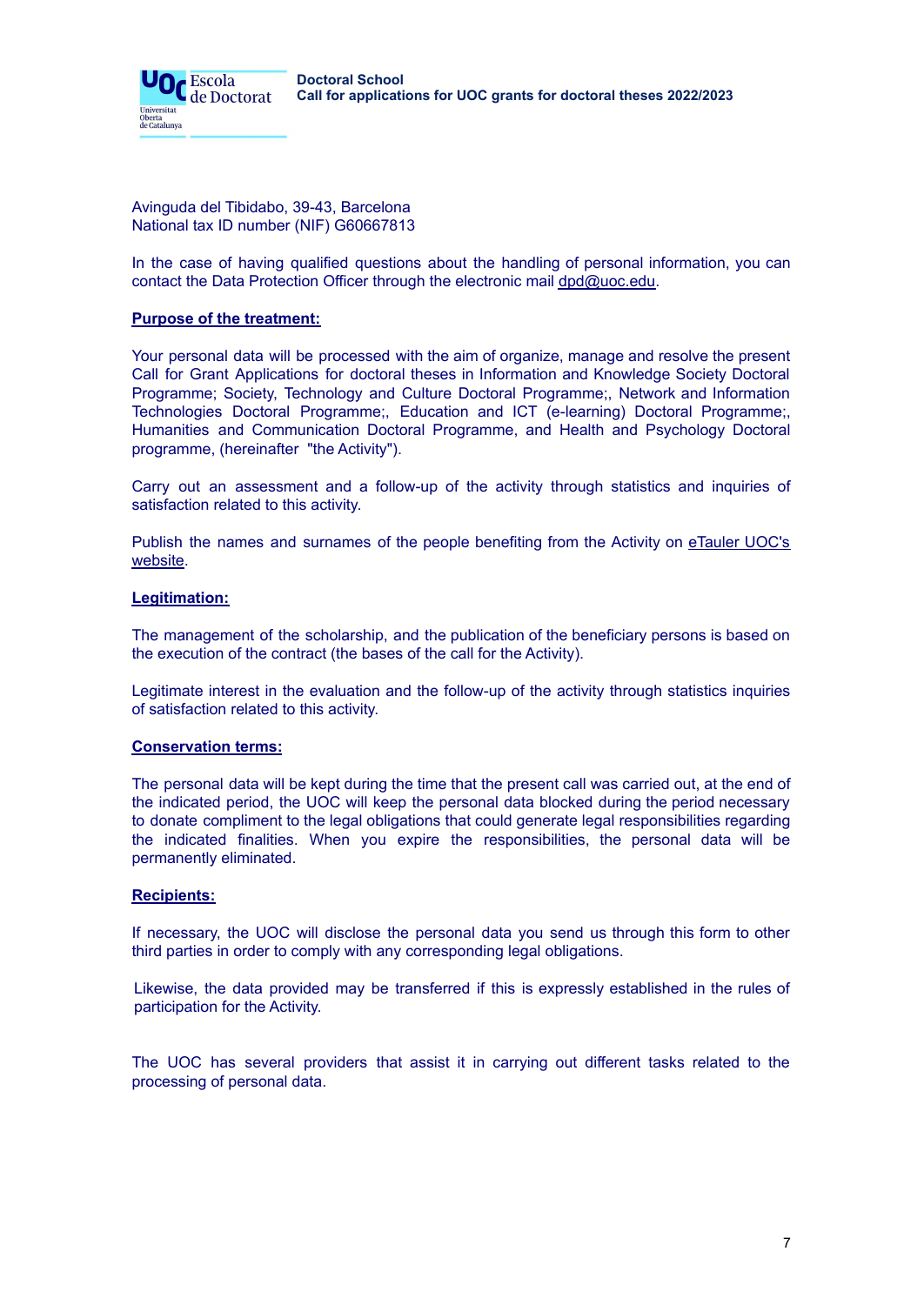

### **Rights of interested parties:**

You have the following data protection rights:

| <b>RIGHT</b>                                               | That is?                                                                                                                                                                                                                    |
|------------------------------------------------------------|-----------------------------------------------------------------------------------------------------------------------------------------------------------------------------------------------------------------------------|
| Right of access                                            | Check what personal data you have.                                                                                                                                                                                          |
| <b>Right of rectification</b>                              | Modify personal data held when inaccurate.                                                                                                                                                                                  |
| <b>Right of opposition</b>                                 | Request that personal data not be processed for some<br>specific purposes or not be subject to automated individual<br>decision making, including profiling.                                                                |
| <b>Right of suppression</b>                                | Request that personal data be deleted.                                                                                                                                                                                      |
| <b>Right of limitation</b>                                 | Request that the processing of personal data be limited.                                                                                                                                                                    |
| <b>Right of portability</b>                                | Request that the information available be delivered to them<br>in a computer format.                                                                                                                                        |
| Right to lodge a complaint<br>with the competent authority | File a claim. Without prejudice to the exercise of their rights<br>before the controller, at any time they may lodge a complaint<br>with the competent authority to defend their rights through<br>the website www.aepd.es. |

To exercise such rights, send an email to fuoc  $pd@uoc.edu$ , with the reference "Data Protection". The application shall contain a copy of your identificative document, as well as minimum content provided for in the applicable regulations. If the application does not meet the specified requirements, you may be required to amend it. The exercise of these rights is free, although a fee may be charged when applications are unfounded, excessive or repetitive.

# *14. Request solving*

The UOC makes available to participants in this call an e-mail box for inquiries regarding the conditions of participation, the deadlines, and, in general, all the aspects regulated in these rules phd\_school@uoc.edu

# *15. Jurisdiction*

These bases are governed by the laws of the Spanish State.

Any dispute or litigation arising from these rules and the grants awarded will be submitted to the courts and tribunals of the city of Barcelona. Applicants and beneficiaries waive any other jurisdiction that may apply to them.